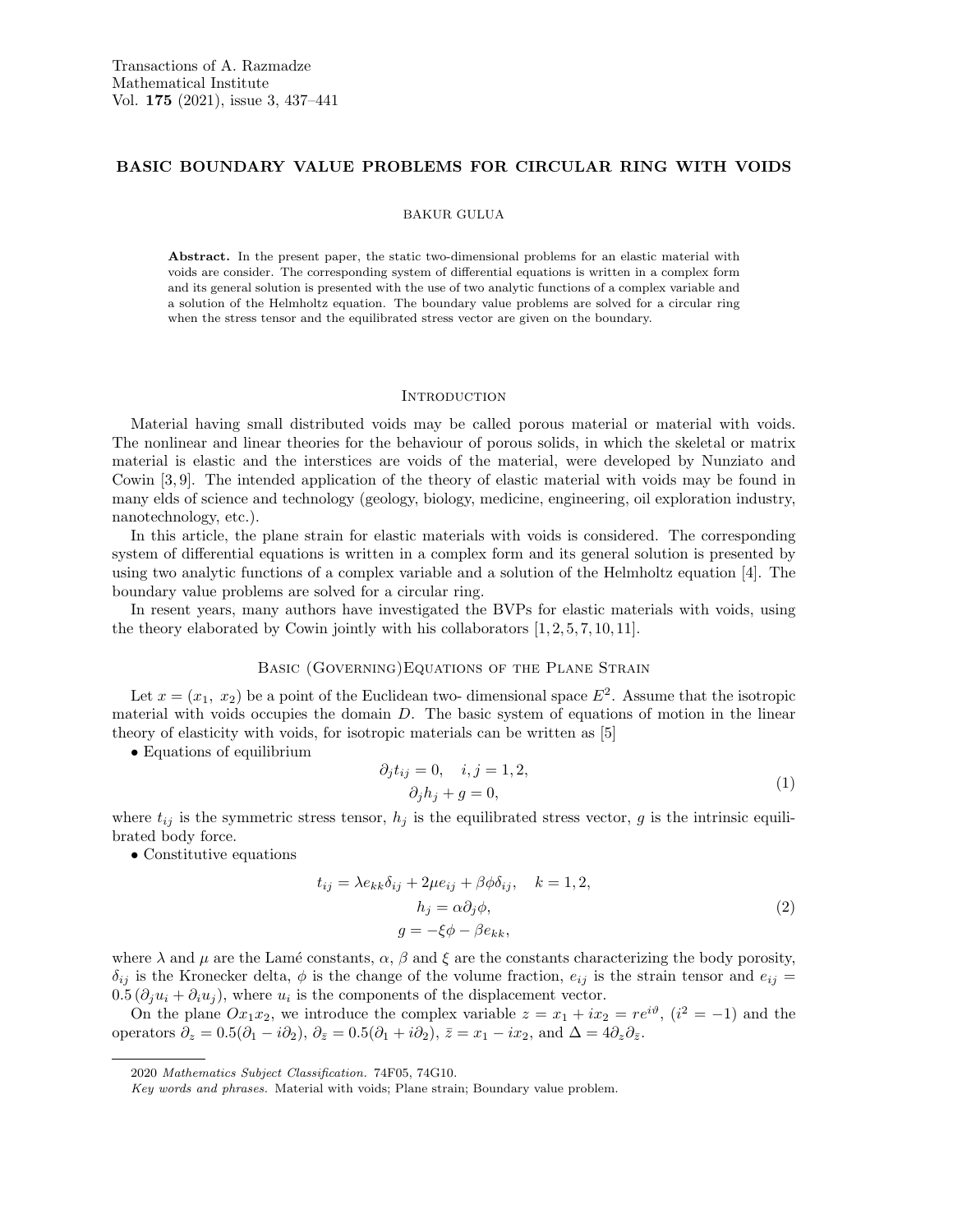To write system  $(1)$  in a complex form, we multiply the second equation of this system by i and sum up with the first equation

$$
\partial_z(t_{11} - t_{22} + 2it_{12}) + \partial_{\bar{z}}(t_{11} + t_{22}) = 0,\n\partial_z h_+ + \partial_{\bar{z}} \bar{h}_+ + g = 0,
$$
\n(3)

where  $h_+ = h_1 + ih_2$  and then we rewrite formulas (2) as follows:

$$
t_{11} - t_{22} + 2it_{12} = 4\mu \partial_{\bar{z}} u_+,
$$
  
\n
$$
t_{11} + t_{22} = 2(\lambda + \mu)\theta + 2\beta\phi,
$$
  
\n
$$
h_+ = 2\alpha \partial_{\bar{z}} \phi,
$$
  
\n
$$
g = -\xi \phi - \beta\theta,
$$
\n(4)

$$
\theta = \partial_z u_+ + \partial_{\bar{z}} \bar{u}_+, \quad u_+ = u_1 + i u_2.
$$

Substituting relations  $(4)$  into system  $(3)$ , we have

$$
2\mu \partial_{\bar{z}} \partial_z u_+ + (\lambda + \mu) \partial_{\bar{z}} \theta + \beta \partial_{\bar{z}} \phi = 0,
$$
  
\n
$$
(\alpha \Delta - \xi) \phi - \beta \theta = 0.
$$
\n(5)

The general solution of system (5) is represented as

$$
2\mu u_{+} = \kappa \varphi(z) - z\overline{\varphi'(z)} - \overline{\psi(z)} - \frac{4\alpha\beta\mu}{\xi(\lambda + 2\mu) - \beta^2} \partial_{\bar{z}} \chi(z, \bar{z}),
$$

$$
\phi = \chi(z, \bar{z}) - \frac{\beta}{\xi(\lambda + \mu) - \beta^2} (\varphi'(z) + \overline{\varphi'(z)}),
$$

where  $\kappa = \frac{\xi(\lambda+3\mu)-\beta^2}{\xi(\lambda+\mu)-\beta^2}$ ,  $\varphi(z)$  and  $\psi(z)$  are arbitrary analytic functions of a complex variable z, and  $\chi(z,\bar{z})$  is an arbitrary solution of the Helmholtz equation

$$
\Delta \chi(z,\bar{z}) - \gamma^2 \chi(z,\bar{z}) = 0,
$$

where  $\gamma^2 = \frac{\xi(\lambda+2\mu)-\beta^2}{\alpha(\lambda+2\mu)}$  $\frac{\lambda+2\mu-\beta}{\alpha(\lambda+2\mu)}$  and  $\gamma > 0$  [6]. From (4), we have

$$
t_{11} - t_{22} + 2it_{12} = -2z\overline{\varphi''(z)} - 2\overline{\psi'(z)} - \frac{8\alpha\beta\mu}{\xi(\lambda + 2\mu) - \beta^2} \partial_{\bar{z}} \partial_{\bar{z}} \chi(z, \bar{z}),
$$
  
\n
$$
t_{11} + t_{22} = 2\left(\varphi'(z) + \overline{\varphi'(z)}\right) + \frac{2\mu\beta}{\lambda + 2\mu} \chi(z, \bar{z}),
$$
  
\n
$$
h_{+} = 2\alpha\partial_{\bar{z}}\chi(z, \bar{z}) - \frac{2\alpha\beta}{\xi(\lambda + \mu) - \beta^2} \overline{\varphi''(z)},
$$
  
\n
$$
g = \left(\frac{\beta^2}{\lambda + 2\mu} - \xi\right) \chi(z, \bar{z}).
$$
\n(6)

Assume that mutually perpendicular unit vectors l and s are such that

$$
\mathbf{l}\times\mathbf{s}=\mathbf{e}_3,
$$

where  $\mathbf{e}_3$  is the unit vector directed along the x<sub>3</sub>-axis. The vector I forms the angle  $\vartheta$  with the positive direction of the x<sub>1</sub>-axis. Then the displacement components  $u_l = \mathbf{u} \cdot \mathbf{l}$ ,  $u_s = \mathbf{u} \cdot \mathbf{s}$  as well as the stress and moment stress components acting on an arbitrarily oriented area are expressed by the formulas

$$
u_l + i u_s = e^{-i\vartheta} u_+,
$$
  
\n
$$
t_{ll} + i t_{ls} = \frac{1}{2} \left[ t_{11} + t_{22} + (t_{11} - t_{22} + 2it_{12})e^{-2i\vartheta} \right],
$$
  
\n
$$
h_l = \frac{1}{2} \left[ h_+ e^{-i\vartheta} + \bar{h}_+ e^{i\vartheta} \right].
$$
\n(7)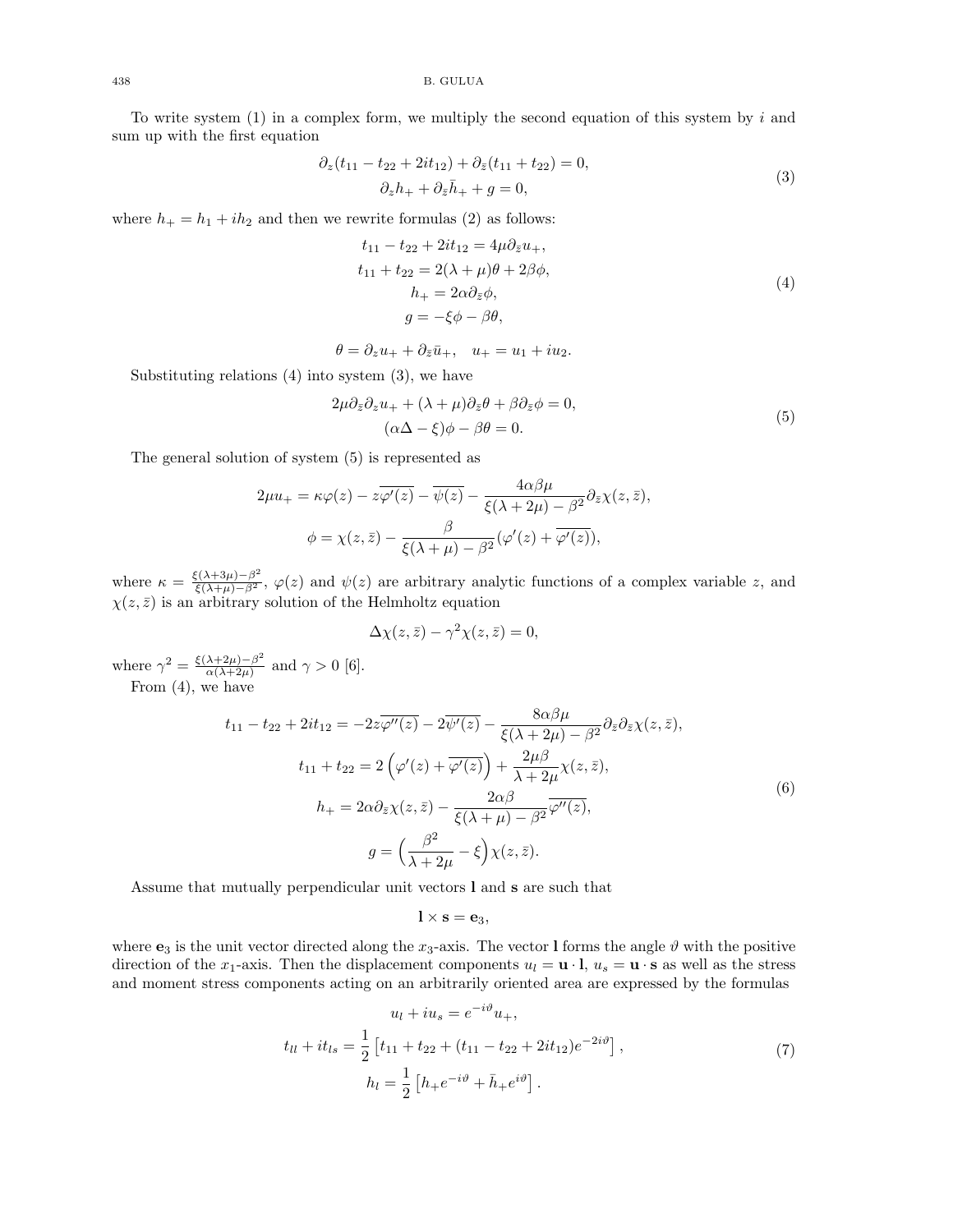

FIGURE 1. The circular ring

# The Problem for a Circular Ring

We consider the boundary value problem for a concentric circular ring of radii  $R_1$  and  $R_2$  (Figure 1). On the circumference, we consider the following boundary value problem [8]:

$$
t_{rr} + it_{r\vartheta} = \begin{cases} \sum_{-\infty}^{+\infty} A'_n e^{in\vartheta}, & |z| = R_1, \\ \sum_{-\infty}^{+\infty} A''_n e^{in\vartheta}, & |z| = R_2, \end{cases} \qquad h_r = \begin{cases} \sum_{-\infty}^{+\infty} B'_n e^{in\vartheta}, & |z| = R_1, \\ \sum_{-\infty}^{+\infty} B''_n e^{in\vartheta}, & |z| = R_2. \end{cases} \tag{8}
$$

By substituting formulas (6) into (7), the boundary conditions (8) may then be written as follows:

$$
\varphi'(z) + \overline{\varphi'(z)} + \frac{\beta \mu}{\lambda + 2\mu} \chi(z, \bar{z}) - \left[z \overline{\varphi''(z)} + \overline{\psi'(z)} + \frac{4\alpha \beta \mu}{\xi(\lambda + 2\mu) - \beta^2} \partial_{\bar{z}} \partial_{\bar{z}} \chi(z, \bar{z})\right] e^{-2i\vartheta}
$$

$$
= \begin{cases} \sum_{-\infty}^{+\infty} A'_n e^{in\vartheta}, & |z| = R_1, \\ \sum_{-\infty}^{+\infty} A''_n e^{in\vartheta}, & |z| = R_2, \\ \sum_{-\infty}^{\infty} A''_n e^{in\vartheta}, & |z| = R_2, \end{cases}
$$

$$
\left[\alpha \partial_{\bar{z}} \chi(z, \bar{z}) - \frac{\alpha \beta}{\xi(\lambda + \mu) - \beta^2} \overline{\varphi''(z)}\right] e^{-i\vartheta} + \left[\alpha \partial_z \chi(z, \bar{z}) - \frac{\alpha \beta}{\xi(\lambda + \mu) - \beta^2} \varphi''(z)\right] e^{i\vartheta}
$$

$$
= \begin{cases} \sum_{-\infty}^{+\infty} B'_n e^{in\vartheta}, & |z| = R_1, \\ \sum_{-\infty}^{+\infty} B''_n e^{in\vartheta}, & |z| = R_2, \\ \sum_{-\infty}^{+\infty} B''_n e^{in\vartheta}, & |z| = R_2. \end{cases}
$$

$$
(9)
$$

The analytic functions  $\varphi'(z)$ ,  $\psi'(z)$  and the metaharmonic function  $\chi(z,\bar{z})$  are represented in the form of the following series [8]

$$
\varphi'(z) = \delta \ln z + \sum_{-\infty}^{+\infty} a_n z^n, \quad \psi'(z) = \sum_{-\infty}^{+\infty} b_n z^n,
$$
  

$$
\chi(z, \bar{z}) = \sum_{-\infty}^{+\infty} (\alpha_n I_n(\gamma r) + \beta_n K_n(\gamma r)) e^{in\vartheta},
$$
 (10)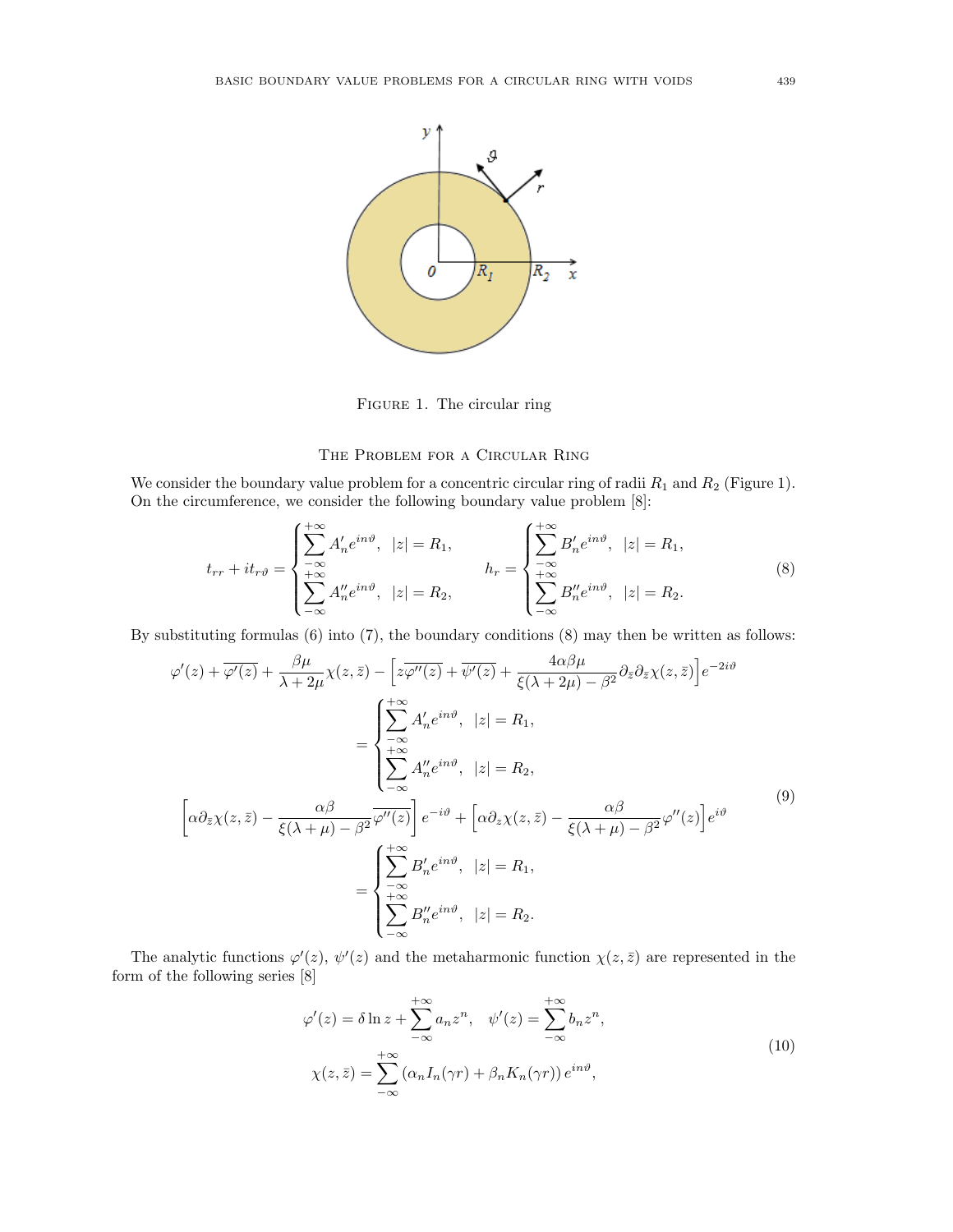where  $I_n(\gamma r)$  and  $K_n(\gamma r)$  are the modified Bessel functions of *n*-th order.

We use the condition of single-valuedness of displacements which in the present case is expressed as

$$
\delta = 0, \quad \kappa a_{-1} + \bar{b}_{-1} = 0. \tag{11}
$$

Substituting the formulas (10) in (9), one finds that

$$
\sum_{-\infty}^{+\infty} a_n r^n e^{in\vartheta} + \sum_{-\infty}^{+\infty} (1 - n) \bar{a}_n r^n e^{-in\vartheta} - \sum_{-\infty}^{+\infty} \bar{b}_{n-2} r^{n-2} e^{-in\vartheta}
$$

$$
+ \frac{\mu \beta}{\lambda + 2\mu} \sum_{-\infty}^{+\infty} \frac{2n+2}{\gamma r} \left( I_{n+1}(\gamma r) \alpha_n - K_{n+1}(\gamma r) \beta_n \right) e^{in\vartheta} = \begin{cases} +\infty \\ \sum_{-\infty}^{-\infty} A'_n e^{in\vartheta}, & |z| = R_1, \\ \sum_{-\infty}^{+\infty} A''_n e^{in\vartheta}, & |z| = R_2, \end{cases}
$$

$$
\alpha \gamma \sum_{-\infty}^{+\infty} \left( I'_n(\gamma r) \alpha_n - K'_n(\gamma r) \beta_n \right) e^{in\vartheta} - \frac{\alpha \beta}{\xi(\lambda + \mu) - \beta^2}
$$

$$
\times \sum_{-\infty}^{+\infty} n \left( a_n r^{n-1} e^{in\vartheta} + \bar{a}_n r^{n-1} e^{-in\vartheta} \right) = \begin{cases} +\infty \\ \sum_{-\infty}^{-\infty} B'_n e^{in\vartheta}, & |z| = R_1, \\ \sum_{-\infty}^{+\infty} B''_n e^{in\vartheta}, & |z| = R_2. \end{cases}
$$

As a conclusion of the previous relations, we use the following well-known formulas

$$
I_{n-1}(x) - I_{n+1}(x) = \frac{2n}{x} I_n(x), \quad I_{n-1}(x) + I_{n+1}(x) = 2I'_n(x),
$$
  

$$
K_{n-1}(x) - K_{n+1}(x) = -\frac{2n}{x} K_n(x), \quad K_{n-1}(x) + K_{n+1}(x) = -2K'_n(x).
$$

Comparison of terms independent of  $\vartheta$  gives

 $\alpha\gamma$ 

 $\alpha\gamma$ 

$$
2a_0 - R_1^{-2}\bar{b}_{-2} + \frac{2\mu\beta}{(\lambda + 2\mu)\gamma R_1} (I_1(\gamma R_1)\alpha_0 - K_1(\gamma R_1)\beta_0) = A'_0,
$$
  
\n
$$
2a_0 - R_2^{-2}\bar{b}_{-2} + \frac{2\mu\beta}{(\lambda + 2\mu)\gamma R_2} (I_1(\gamma R_2)\alpha_0 - K_1(\gamma R_2)\beta_0) = A''_0,
$$
  
\n
$$
I_1(\gamma R_1)\alpha_0 - K_1(\gamma R_1)\beta_0 = \frac{B'_0}{\alpha\gamma},
$$
  
\n
$$
I_1(\gamma R_2)\alpha_0 - K_1(\gamma R_2)\beta_0 = \frac{B''_0}{\alpha\gamma}.
$$
\n(12)

Here, the assumption has been made that  $a_0 = \bar{a}_0$  i.e., that  $a_0$  is real, since any constant imaginary part of  $\varphi'(z)$  does not affect the stress distribution [5].

Comparison of terms involving  $e^{in\vartheta}$  for  $n = \pm 1, \pm 2, \ldots$  gives

$$
R_1^n a_n + (1+n)R_1^{-n} \bar{a}_{-n} - R_1^{-n-2} \bar{b}_{-n-2} + \frac{(2n+2)\mu\beta}{(\lambda+2\mu)\gamma R_1}
$$
  
\n
$$
\times (I_{n+1}(\gamma R_1)\alpha_n - K_{n+1}(\gamma R_1)\beta_n) = A'_n,
$$
  
\n
$$
R_2^n a_n + (1+n)R_2^{-n} \bar{a}_{-n} - R_2^{-n-2} \bar{b}_{-n-2} + \frac{(2n+2)\mu\beta}{(\lambda+2\mu)\gamma R_2}
$$
  
\n
$$
\times (I_{n+1}(\gamma R_2)\alpha_n - K_{n+1}(\gamma R_2)\beta_n) = A''_n,
$$
  
\n
$$
(I'_n(\gamma R_1)\alpha_n + K'_n(\gamma R_1)\beta_n) - \frac{\alpha\beta n}{\xi(\lambda+\mu) - \beta^2} (R_1^{n-1} a_n - R_1^{-n-1} \bar{a}_{-n}) = B'_n,
$$
  
\n
$$
(I'_n(\gamma R_2)\alpha_n + K'_n(\gamma R_2)\beta_n) - \frac{\alpha\beta n}{\xi(\lambda+\mu) - \beta^2} (R_2^{n-1} a_n - R_2^{-n-1} \bar{a}_{-n}) = B''_n.
$$
  
\n(14)